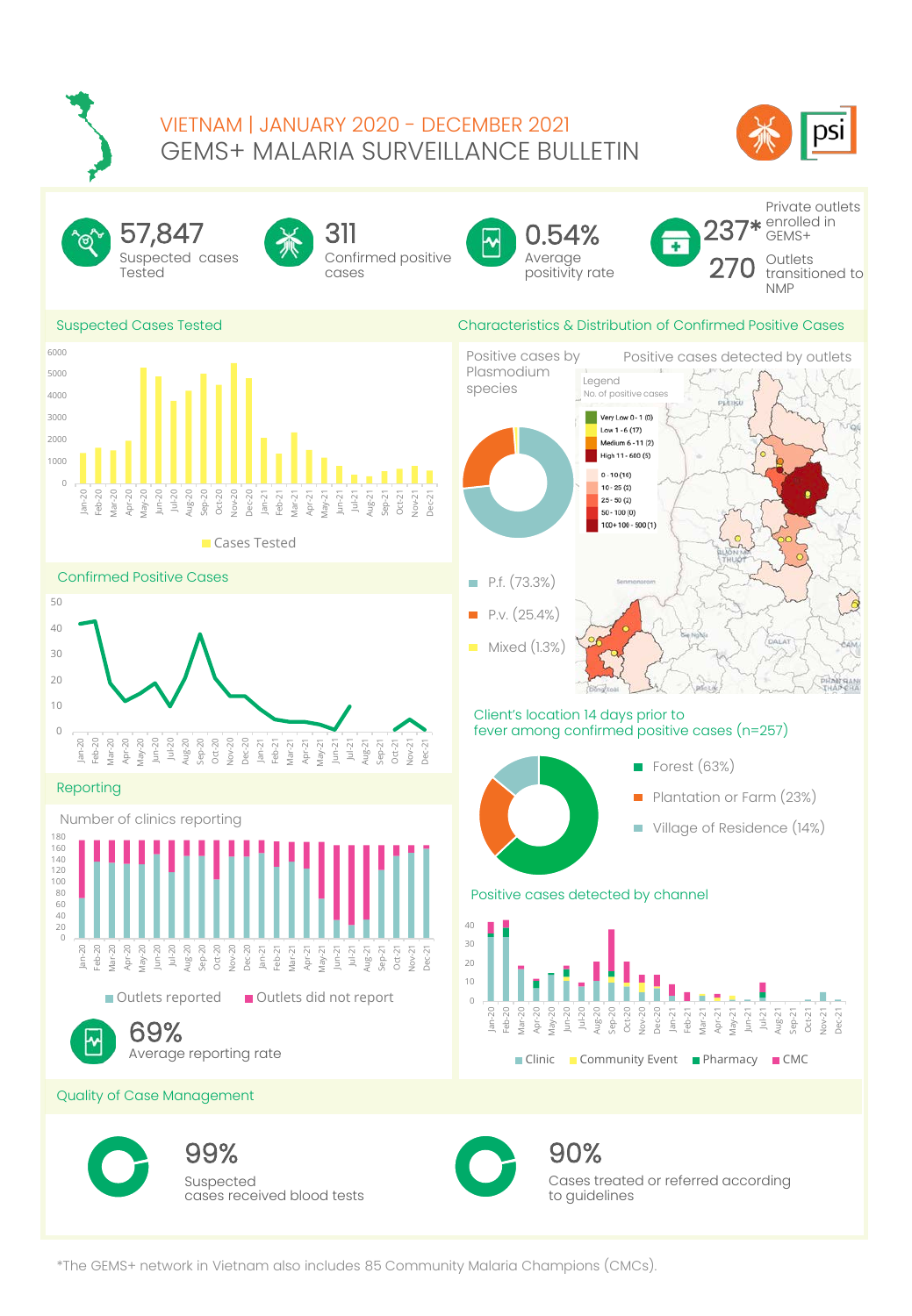# GEMS+ NETWORK TRANSITION TIMELINE VIETNAM | JANUARY 2020 – DECEMBER 2021





483 private outlets in 2020, GEMS+ discontinued support to 236 outlets and transitioned 270 Network size in Vietnam has decreased since project start in January 2020. Beginning with outlets to National Malaria Program (NMP) oversight by the close of 2021. The period of performance for GEMS+ in Lao PDR is January 2020 – December 2022.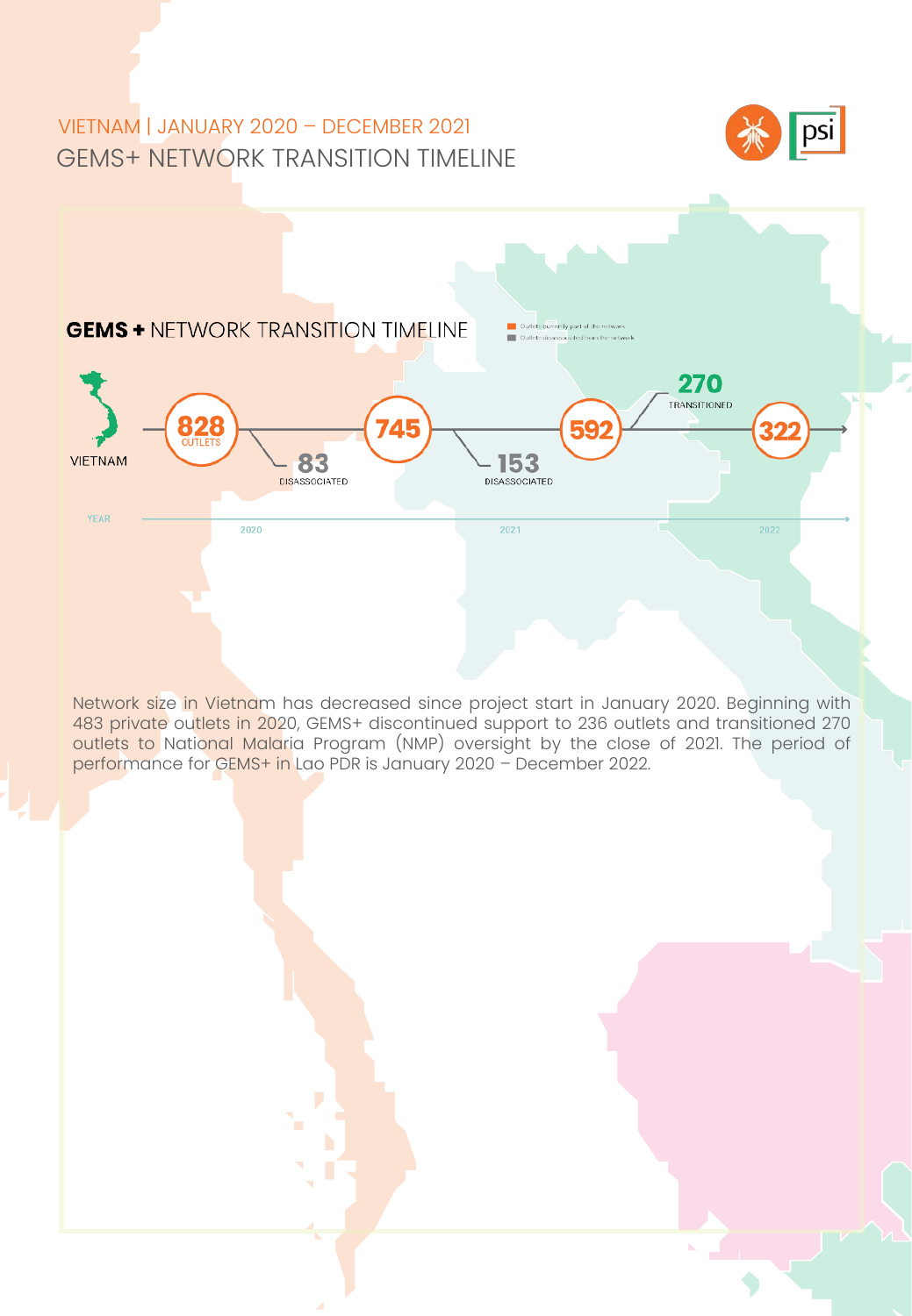

#### PRIVATE SECTOR COVERAGE









National positive caseload detected by PSI (2019) 18.7%

- Private clinics are authorized to provide testing and treatment (n=227).
- Pharmacies (n=476), community malaria champions (n=63) and fast-moving consumer goods outlets (FMCGs, n=45) are trained and supported by PSI to provide RDT service and refer positive cases. Binh Phuoc collaborated with PSI to pilot 10 pharmacies in Bu Gia Map for ACT provision. Testing, referral service and SBC activities are also available on 13 highly targeted worksites.
- Additional active case detection through community screening events are conducted in targeted areas including worksites and communities located near forests.

|                                 | 2016 | 2017  | 2018   | 2019   |
|---------------------------------|------|-------|--------|--------|
| No. private outlets supported 0 |      | 632   | 618    | 828    |
| No. suspected cases tested      |      | 3.771 | 18,152 | 28,422 |
| No. confirmed positive cases    |      | 188   | 626    | 877    |

## CASE SURVEILLANCE